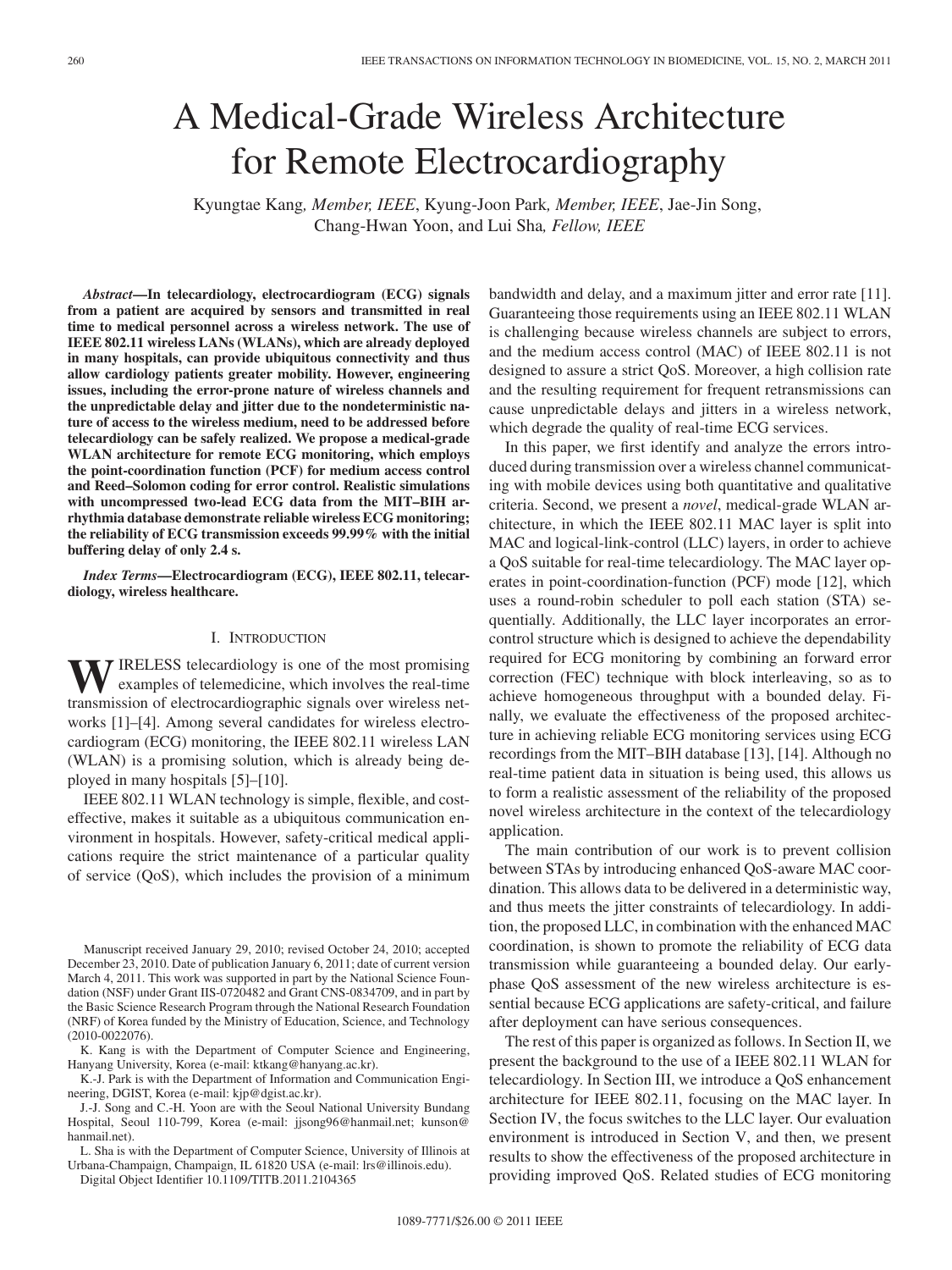

Fig. 1. Sampling, digitization, and packetization of ECG data for transmission over an IEEE 802.11 WLAN.

are reviewed in Section VI. Finally, Section VII is devoted to conclusions.

## II. ECG TRANSMISSION OVER IEEE 802.11 WLANS

Electrocardiography is a noninvasive technique that measures the electrical activity of the heart. A typical ECG trace consists of P-wave, QRS complex, and T-wave [6] signals that are periodically sampled (see (1) in Fig. 1) by electrodes attached to the patient, and then, digitized (see (2) in Fig. 1). The sampling frequency and digital resolution determine the characteristics of the wireless traffic generated by the subsequent transmission. There are a number of possible sampling and digitizing methods [3], [4], [15], as well as various compression techniques [16]–[18].

The number of leads required depends on the particular ECG configuration. If there are  $N_r$  leads, and the signal from each lead is digitized at a rate of  $N<sub>s</sub>$  samples per second with a resolution of  $L<sub>s</sub>$  bits, then the resulting data rate of the ECG application would be

$$
\mu_{\rm ECG} = N_r N_s L_s. \tag{1}
$$

This stream of digital data is packed into frames in the packetization process (see (3) in Fig. 1), and then may be sent to a remote monitoring device across a wireless channel. Fixed access points (APs), attached to a wired network infrastructure, provide a communication portal for all the STAs within its range. The ECG data are transmitted to the AP, and then relayed to a remote monitoring device through the hospital LAN. This wired infrastructure can naturally be expected to deliver data much faster and more reliably than a wireless network, and so we can attribute all data losses to the wireless network without significant inaccuracy.

There are two main trends in the deployment of wireless ECG monitoring: a vendor-specific network which uses dedicated Wireless Medical Telemetry Service (WMTS) bands, and the IEEE 802.11 WLAN which uses shared Industrial, Scientific and Medical (ISM) bands [9]. While a vendor-specific network in the WMTS bands enjoys the benefit of dedicated bands, it suffers from low bandwidth. On the contrary, an IEEE 802.11 WLAN has benefit in cost by the standard-based deployment as well as its large bandwidth. However, because the ISM bands are unlicensed and are subject to interference from sources such as Bluetooth devices and microwave ovens. Nevertheless, experience based on recent substantial deployments suggests that an IEEE 802.11 WLAN can significantly outperform the conventional vendor-specific one [9]. That is why we focus on the



Fig. 2. Exchange of frames between STAs using the PCF-based MAC protocol to guarantee predictable delivery of ECG data.

design of an efficient IEEE 802.11 WLAN architecture which can guarantee the QoS level required for telecardiology.

For multiple channel access, the IEEE 802.11 standard defines two medium-access coordination functions: the basic distributed coordination function (DCF) and the optional PCF [12]. DCF is a distributed medium-access scheme based on a carrier-sense multiple-access with collision avoidance (CSMA/CA) protocol. In DCF mode, an STA must sense the medium before initiating a packet transmission, and must then wait for an exponential random back-off period if contention occurs between different STAs trying to access the medium. This is likely to happen because all the STAs in one basic service set  $(BSS<sup>1</sup>)$  compete for the channel with the same priority. This makes it impossible to guarantee any forms of QoS which depends on an assured bandwidth, packet delay, or jitter.

Although there has been a good deal of work on telecardiology [1]–[4], [6]–[8], to the best of our knowledge, there have been no previous attempts to solve the problem of guaranteeing QoS for ECG transmissions over a WLAN with the effective combination of medium access and error control schemes. We will now address this issue.

# III. MEDICAL-GRADE MAC IN IEEE 802.11 WLAN FOR DELAY GUARANTEE

In order to guarantee predictable delivery of ECG data, most of all, we should design an appropriate MAC protocol. We advocate the use of PCF for ECG data transmission. PCF uses a centralized polling scheme, which requires the AP to act as a point coordinator (PC). If a BSS is set PCF-enabled, then its channel access time is divided into beacon intervals, as shown in Fig. 2. A beacon interval is composed of a contention-free period (CFP) and a contention period (CP). During the CFP, the PC maintains a list of registered STAs, which are polled in the order in which they are listed. When an STA is polled, it receives permission to transmit a data frame. Since every STA is allocated a maximum length of frame to transmit, the maximum duration of the CFP for all the STAs can be determined by the PC. The time taken by the PC to generate beacon frames is called the target beacon transmission time (TBTT). The PC specifies the next TBTT within the beacon, which is broadcast to all the other STAs in the BSS. In a nutshell, due to the round-robin scheduler, each STA in PCF is guaranteed to transmit at least once in each cycle.

<sup>1</sup>A group of STAs coordinated by DCF or PCF is called a BSS.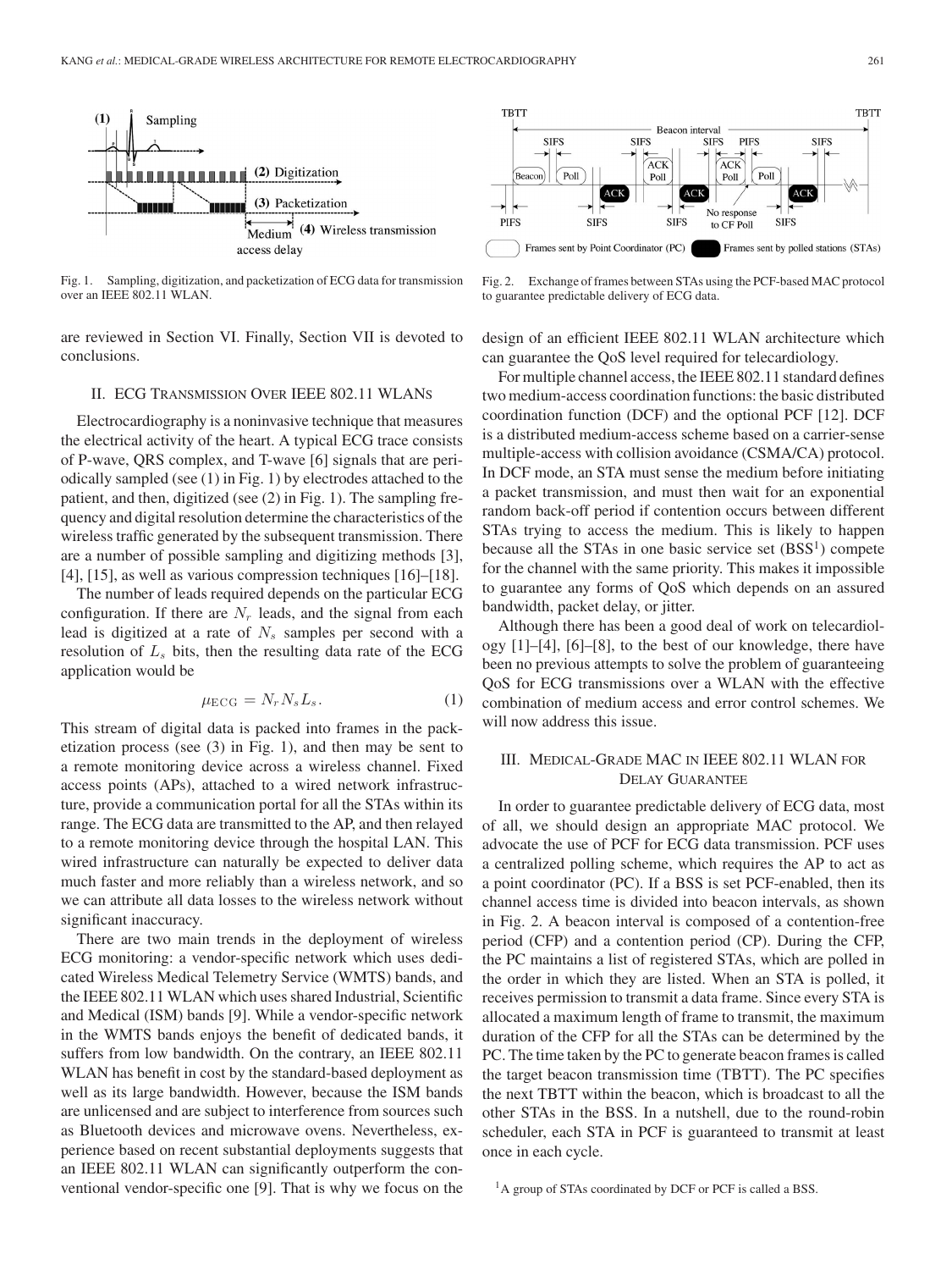A typical medium-access sequence using PCF is shown in Fig. 2. When a PC polls an STA, it can piggyback the dataframes to the STA together with the CF-poll frame. After a short interframe space (SIFS) interval the STA then sends back a data frame piggybacked with an acknowledgement (ACK). When the PC polls the next STA, it piggybacks not only the data-frame to its destination, but also an ACK to the previous successful transmission. Note that packet transmissions are separated by SIFS except in one scenario: if the polled STA does not respond to the PC within the period of a PCF interframe space (PIFS), the PC will poll the following STA. Silent STAs are removed from the polling list after several periods, but may be polled again at the beginning of the next CFP. Normally, PCF uses a round-robin scheduler to poll each STA sequentially in the order of a polling list, but priority-based polling mechanisms can also be used if different QoS levels are required by different STAs.

# IV. MEDICAL-GRADE LLC FOR ROBUST ECG TRANSMISSION OVER IEEE 802.11 WLANS

We introduce the LLC layer above the MAC layer to enhance the QoS for ECG applications. Proper error control is required at the LLC layer in the subnetwork because of the errors that occur in the wireless link. However, retransmitting information is not appropriate for real-time ECG applications because of the nondeterministic delay that takes place during error recovery. On the contrast, the FEC approach has a homogeneous throughput and a bounded time delay, which are crucial considerations for ECG applications.

We advocate the use of Reed–Solomon (RS) coding, combined with interleaving [19], as a method of FEC in the LLC layer. We use a simple RS code with short codewords, with the aim of reducing the buffering delay to a level that is compatible with the moderate data rate of ECG applications.

*1) RS FEC Codes:* The proposed error control scheme introduces RS FEC codes in the LLC layer (between (3) and (4) in Fig. 1), which we have chosen because of their superior performance at lower error rates [20].

An RS code is specified by  $(n, k)$  with s-bit symbols, which takes k data symbols of s bits each and adds  $n - k$  parity symbols to make an n-symbol codeword. An algebraic RS decoder can correct up to t symbols that contain errors in a codeword or up to 2t erasures, where  $2t = n - k$ . We use the RS code as an erasure code (not as an error-correcting code), and assume that the cyclic redundancy check (CRC) provided by the physical layer will be used to detect and erase damaged physical-layer frames. Erasure decoding has the advantage that it is simpler than error correction, because the position of the erased octets is known in advance.

RS decoding is performed for each codeword. When a codeword is received, a syndrome symbol is created for each parity symbol [21]. If there are any errors in that codeword, then their locations are found using the Berlekamp algorithm [22]. The original data can then be recovered by erasure decoding. The number of times that the decoding procedures need to be executed is proportional to the number of errors, which may occur in up to t symbols. Thus, if we assume that  $T_{\rm cw}(\nu)$  is the time



Fig. 3. 2-D array buffer used to apply block interleaving to RS coding.

required for decoding a single codeword which contains  $\nu$  symbol errors, then  $T_{\rm cw}(\nu)$  also bounds the delay incurred in the RS decoding of a codeword on  $T_{\rm cw}(t)$ , and it is this bound that makes the decoding process predictable for real-time ECG applications.

*2) Interleaving to Combat Error Bursts:* FEC incurs constant transmission overhead even when the channel is error free. To ensure data fidelity while minimizing the transmission overhead, we adopted an interleaving technique [19]. The block interleaving [23], first creates a 2-D array buffer like the one shown in Fig. 3. The ECG packets, each of which is  $L_{\text{ECG}}$  bits, are read into the 2-D array in rows, and RS coding is applied along columns. Then, the data are pushed out in rows to the physical layer for transmission over the physical wireless channel. Now, the error bursts encountered during transmission are spread across multiple codewords. Consequently, the number of errors occurring within one codeword may be sufficiently small to allow them to be corrected using a simple FEC technique.

The value of M which is the number of ECG packets in each buffer row, determines the degree of interleaving. A high value of M provides increased time diversity, which improves performance in the presence of time-varying shadowing, at the cost of a larger buffer and a longer buffering delay. The amount of storage required is  $nML_{\text{ECG}}$  bits, and the corresponding buffering delay  $\delta$  is determined as follows:

$$
\delta = \frac{nML_{\rm ECG}}{\mu_{\rm ECG}}\tag{2}
$$

where  $\mu_{\text{ECG}}$  is the data rate of the ECG application.

# V. EVALUATION OF THE PROPOSED QOS ENHANCEMENT ARCHITECTURE

# *A. Error Statistics for Packet Transmissions Over a Fading Channel*

Unlike wired communication, channel errors are common in wireless networks. A typical bit error rate is  $10^{-5}$ , leading to a packet error rate (PER) of a few percents; however, a PER can even go up to 10%, depending on other parameters such as the transmission power and the distance between the transmitter and receiver. Even worse, errors in a wireless network tend to occur in bursts due to the nature of the fading channel.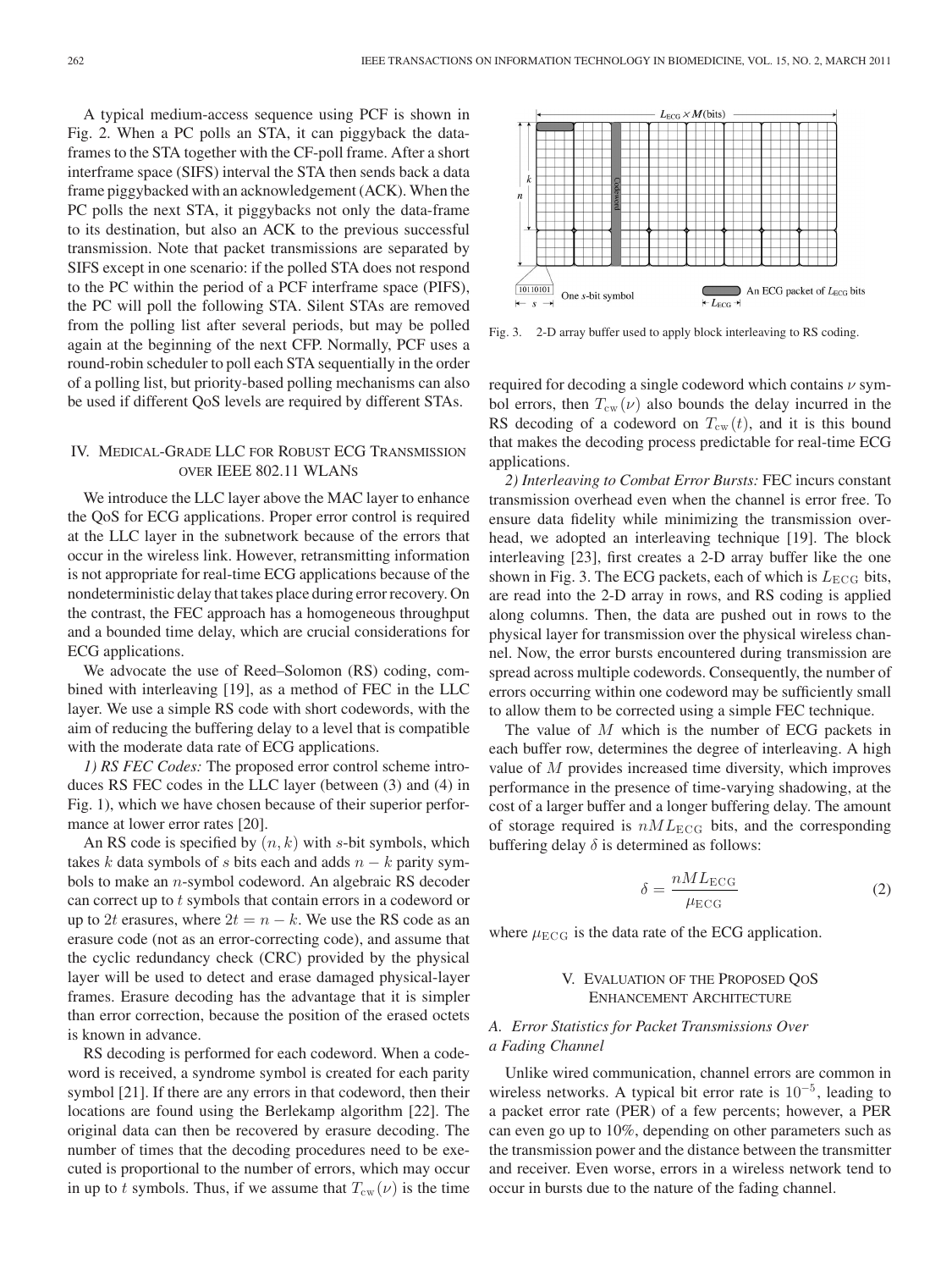The binary error process that describes the success or failure of data block transmission has been considered by Zorzi *et al.* [24], where the error process is specified by two independent parameters q and r, where q is the probability that the transmission of the ith block is unsuccessful, given that the  $(i - 1)$ th block was transmitted successfully, while r is the probability that the ith block is successfully transmitted, given that the  $(i - 1)$ th block was not. Using these parameters, the analytical expression for the Markov parameters for Rayleigh fading is given as follows:

$$
\epsilon = 1 - e^{-1/F} = \frac{q}{q+r} \tag{3}
$$

where  $\epsilon$  is the steady-state PER and F is the fading margin. Now, the value of  $r$  can be calculated as follows:

$$
r = \frac{Q(\theta, \rho\theta) - Q(\rho\theta, \theta)}{e^{1/F} - 1}
$$
 (4)

where  $Q(\cdot, \cdot)$  is the Marcum- $Q$  [25] function, and

$$
\theta = \sqrt{\frac{2/F}{1 - \rho^2}} = \sqrt{\frac{-2\log(1 - \epsilon)}{1 - \rho^2}}.
$$
\n(5)

The term  $\rho$  is the correlation coefficient of two samples of the complex Gaussian fading process, and is equal to  $J_0(2\pi f'_D)$ , where  $J_0(\cdot)$  is the Bessel function of the first kind and of zeroth order, and  $f'_D$  is the normalized version of the Doppler frequency. In particular, the value of  $f'_D$  is calculated as  $f'_D = f_D L_{\text{phy}} / \mu_p$ , where  $f_D$  is the maximum Doppler frequency,  $L_{\rm phy}$  is the frame size, and  $\mu_p$  is the reference channel data rate. The maximum Doppler frequency of the system  $f_D$ is given as  $f_c v/c$ , where v is the mobile speed, c is the speed of the electromagnetic wave, and  $f_c$  is the carrier frequency.

#### *B. Simulation Environments*

*1) ECG Databases:* We used the MIT–BIH arrhythmia database [13], [14] to evaluate our wireless architecture, which is widely used to test the performance of ECG transmission [3], [4]. This database contains 48 half-hour excerpts of two-channel  $(MLII<sup>2</sup>$  and  $V5<sup>3</sup>$  channels) ambulatory ECG recordings, obtained from 47 subjects studied by the BIH Arrhythmia Laboratory. Although the database was originally created as standard test material for evaluation of arrhythmia detectors, it is by far the most widely used data for testing and comparing proposed strategies for real-time ECG services. The recordings were digitized at 360 samples per second per channel, with 11-bit resolution over a 10 mV range, and thus the data rates of both the MLII channel  $\mu_{II}$  and the V5 channel  $\mu_{V5}$  are 3960 bits/s. Data packets from both the MLII and V5 channels are multiplexed before transmission, and the resulting data rate  $\mu_{\text{ECG}}$  is 7920 ( $2 \times 360 \times 11$ ) bits/s. We assume that the ECG data are transmitted without compression.

TABLE I VALUES OF THE EXPONENT  $h$  CORRESPONDING TO THE  $i$ th ROW AND  $j$ th COLUMN OF THE PARITY MATRIX FOR THE RS BLOCK CODE (16, 12), SUCH THAT  $p_{i,j} = \alpha^h$ , WHERE  $\alpha$  is an ELEMENT OF  $GF(2^8)$ 

| Row index $i$ | $p_{i,12}$ | $p_{i,13}$ | $p_{i,14}$ | $p_{i,15}$ |
|---------------|------------|------------|------------|------------|
| 0             | 40         | 138        | 141        | 8          |
|               | 8          | 196        | 97         | 158        |
| 2             | 158        | 4          | 250        | 209        |
| 3             | 209        | 123        | 27         | 76         |
| 4             | 76         | 226        | 198        | 160        |
| 5             | 160        | 142        | 95         | 125        |
| 6             | 125        | 19         | 59         | 70         |
|               | 70         | 87         | 39         | 137        |
| 8             | 137        | 169        | 244        | 254        |
| 9             | 254        | 192        | 27         | 160        |
| 10            | 160        | 57         | 53         | 201        |
|               | 201        | 246        | 201        | 0          |

*2) RS Code Parameters:* An RS code with short codewords is desirable for ECG applications with a moderate data rate, because a short code limits the delay incurred by initial buffering. The error control parameters that we use are inspired from the design of the FEC process for the CDMA2000-1x broadcast air specification [26].

An RS code uses 8-bit symbols and operates in the Galois Field called GF( $2^8$ ). The primitive element  $\alpha$  for this field is defined by

$$
\alpha^8 + \alpha^4 + \alpha^3 + \alpha^2 + 1 = 0.
$$
 (6)

The jth code symbol  $v_j$  (j = 0, ..., n – 1) is then defined by

$$
v_j = \begin{cases} u_j, & 0 < j \le k - 1 \\ \sum_{i=0}^{k-1} u_i p_{i,j}, & k \le j \le n - 1 \end{cases}
$$
 (7)

where  $u_j$  is the jth of a block of k information symbols, and  $p_{i,j}$  is the entry on the *i*th row and the *j*th column in the parity matrix of the code. Table I lists the power  $h$  of the entry on the *i*th row and the *j*th column of the parity matrix for the  $(16, 12)$ RS code,  $p_{i,j} = \alpha^h$ , where  $\alpha$  is a primitive element of GF(2<sup>8</sup>),  $i = 0, \ldots, 11$ , and  $j = 12, 13, 14$ , and 15. For example, the entry of 40 in the upper left-hand corner indicates that  $p_{0,12} = \alpha^{40}$ .

An RS code specified by (16, 12) generates sixteen code symbols for each block of 12 information symbols input to the encoder: the remaining four symbols are parity symbols. The generator polynomial for the (16,12) code is

$$
g(X) = 1 + \alpha^{201} X + \alpha^{246} X^2 + \alpha^{201} X^3 + X^4. \tag{8}
$$

*3) Other Simulation Parameters:* Because we used twochannel ambulatory ECG recordings, two buffer blocks, shown in Fig. 3, are required to perform RS encoding at the sending STA (equivalent to patient-worn medical device), and these two buffer blocks are multiplexed before transmission on the physical layer. More specifically, each row of the buffer block forms the payload of an ECG packet, either for the MLII or the V5 channel. The packets are transmitted in physical-layer frames assigned to each channel in the same order as the start times of the transmissions of the physical-layer frames. We assume that this transmission involves the use of a multiplexer (MUX) and

 $2$ Lead II is the voltage between the (positive) left leg electrode and the right arm electrode.<br><sup>3</sup>One of the precordial leads that is placed directly on the chest.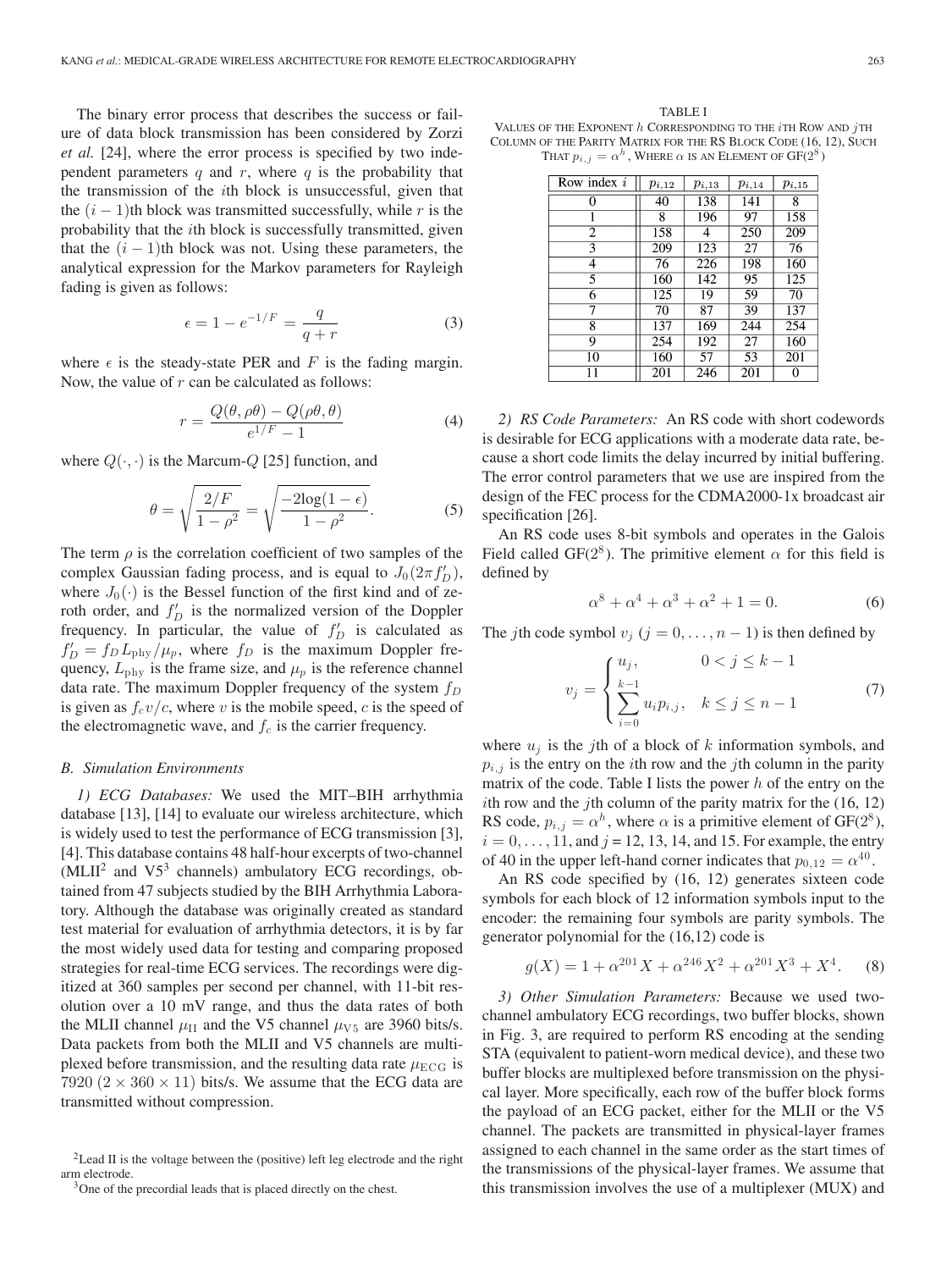

Fig. 4. Simulation structure for QoS evaluation in telecardiology. (a) MUX and DEMUX. (b) High-level simulation architecture.

TABLE II SIMULATION PARAMETERS FOR ASSESSMENT OF ECG TRANSMISSION USING THE PROPOSED WIRELESS ARCHITECTURE

| Symbol                        | Value(s)       | Description                      |
|-------------------------------|----------------|----------------------------------|
| $L_{\rm phy}$                 | 400 bits       | Length of a physical-layer frame |
| $L_{\rm ECG}$                 | 396 bits       | Length of a MAC-layer packet     |
| $f_c$                         | $2.4$ GHz      | Carrier frequency                |
| $\mu_p$                       | $1$ Gb/s       | Reference channel data-rate      |
| $\epsilon$                    | $0 \sim 0.03$  | Steady-state PER                 |
| $\boldsymbol{\eta}$           | $2\sim 5$ km/h | Mobile speed of patients         |
| s                             | 8 bits         | Length of a symbol               |
| (n,k)                         | (16, 12)       | Candidate RS code                |
| $N_r$                         | 2              | Number of leads                  |
| $N_{s}$                       | 360 Hz         | Samples per second               |
| L,                            | 11 bits        | Sample size                      |
| $\mu$ II, $\mu$ <sub>V5</sub> | 3960 b/s       | Data-rate of each ECG recording  |
|                               |                | channel                          |
| $\mu_{\rm ECG}$               | 7920 h/s       | Total ECG data-rate              |

demultiplexer (DEMUX), as shown in Fig. 4(a). The width of buffer blocks for each channel is  $M_{\text{ILECG}}$  and  $M_{\text{V5}}L_{\text{ECG}}$  bits, respectively. The values of  $M_{\text{II}}$  and  $M_{\text{V5}}$  are assumed to be less than or equal to 8.

Because hospital patients can be expected to have low mobility, we assumed a speed  $v$  of between 2 km/h and 5 km/h. We also varied the PER experienced by the ECG sensors attached to a patient between 0 and 0.03. Then, we analyzed the reliability of ECG transmission using the proposed wireless architecture for different amounts of interleaving. All the parameters used in our simulation are summarized in Table II.

Error traces to model the fate of frames transmitted over the wireless channel were obtained by simulating the PCF in the MAC layer and the channel, using the model explained in Section V-A (see (1) in Fig. 4(b)). The traces were then supplied to the RS erasure decoding simulator (see (2) in Fig. 4(b)). All the simulations were implemented in C, and compiled and run under Linux. This simulation generated residual ECG packet errors and their locations after RS decoding and these were injected into the MIT–BIH arrhythmia data that we used (see (3) in Fig. 4(b)). Finally, the reconstructed ECG signals were

TABLE III RELIABILITY OF AN ECG MONITORING SERVICE USING THE PROPOSED WIRELESS ARCHITECTURE, EXPRESSED AS THE PROPORTION OF SUCCESSFUL PACKET TRANSMISSIONS OVER THE MLII CHANNEL

| Мн                                |        |                     |        |           |
|-----------------------------------|--------|---------------------|--------|-----------|
| Residual rate of<br>packet errors | 3.8E-3 | 5.9 <sub>E</sub> -4 | 5.3E-5 | $3.0E-5$  |
| Reliability                       | 99.62% | 99.94%              | 99.99% | $99.99\%$ |

evaluated (see (4) in Fig. 4(b)) by determining the mean-square errors (MSEs), which quantify the difference between the reconstructed ECG signals and the original signals obtained from the patient. The MSE for the time interval  $t$  can be estimated as follows:

$$
MSE_t = \frac{1}{N_s t} \sum_{i=1}^{N_s t} (s_i - \hat{s_i})^2
$$

where  $s_i$  is the digitized value of the *i*th ECG signal obtained from the patient and  $\hat{s_i}$  is the digitized value of *i*th ECG signal reconstructed at the remote monitoring device after wireless transmission.

## *C. Simulation Results*

Table III shows the upper bound on the residual rate of ECG packet errors after RS decoding for the MLII channel with different values of the block interleaving parameter  $M_{\rm II}$ , under the range of channel conditions we assumed. We see that the proposed wireless architecture is sufficiently reliable for remote ECG monitoring. Especially, a high  $M_{II}$  value provides increased time diversity and reduces the perceived error rate in the presence of time-varying shadowing. For example, choosing a value of  $M_{\text{II}}$  that is larger than 4 can provide a reliability of 99.99%.

Figs. 5 and 6 show how the residual rate of ECG packet errors directly affects the quality of ECG signals reconstructed at the remote monitoring device for the selected "100.dat" data stream. Compared to the original ECG signal in Fig. 5(a), the reconstructed ECG signal with no error control in the LLC layer shows that ECG signals are frequently missed; this might lead a physician to misinterpret a patient's condition. For example, the original ECG signal has 13 QRS complexes, while the ECG signal without error control has only 11 QRS complexes, as shown in Fig. 5(b). The missing QRS complexes result in a difference in the RR interval, as compared to the original one. As a result, in spite of the fact that the original ECG diagnosis is normal sinus rhythm with an atrial premature beat, the distorted reconstruction leads to a diagnosis that indicates sinus pause or sinoatrial block, which is a more serious problem. What is even worse, life-threatening arrhythmia, which is very infrequent can be overlooked. A similar phenomenon can also be found in the case of the ECG signal obtained from the V5 channel, as shown in Fig. 6(b).

However, we can see from Figs. 5 and 6 that the ECG signals seen by a physician will be less distorted by the occurrence of frequent error bursts during transmission when the proposed error control in the LLC layer is applied and as the level of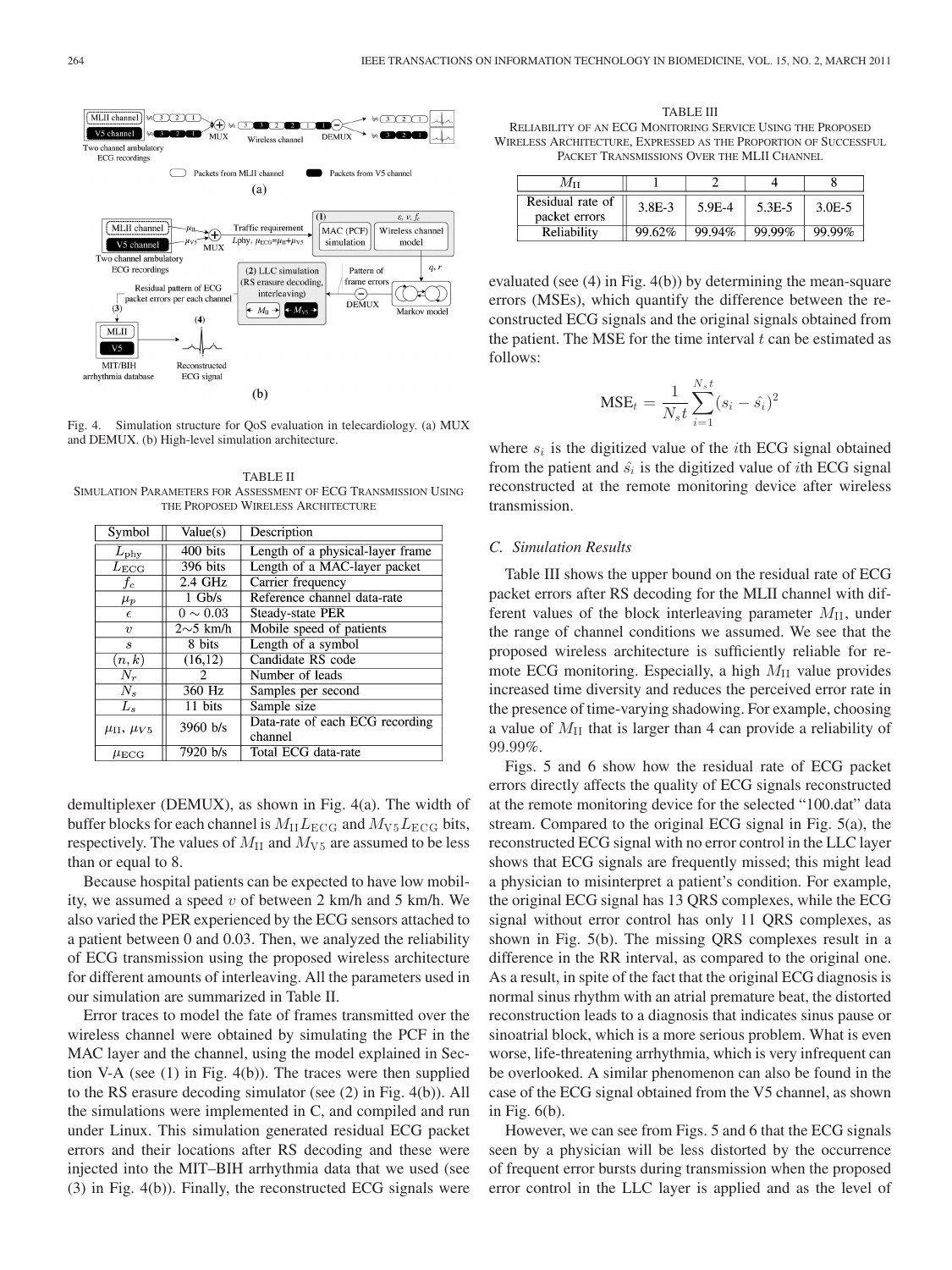

Fig. 5. Analysis of an ECG signal (lead MLII) over 10 s, for a selected interval that contains a lot of error bursts ( $v = 2$  km/h, PER = 0.03). (a) Original ECG signal sent by patient's STA. (b) Reconstructed ECG signal with no error control in the LLC layer. (c) Reconstructed ECG signal with the proposed error control in the LLC layer for different values of M.

block interleaving increases. The reconstructed signal becomes increasingly similar to the original ECG signal as a sufficient level of interleaving is adopted, thus enabling cardiologists to make a correct diagnosis. When the value of  $M_{\text{II}}$  is greater than 4, the reconstructed ECG signal is almost identical to the original ECG signal. Table IV clearly demonstrates the fact that the values of MSEs at half-hour intervals decrease significantly as the value of M increases; these values have been obtained for ten selected subjects from the MIT–BIH arrythmia database. In order to further demonstrate the performance of the proposed scheme, we obtained the MSEs for the entire dataset of 47 ECG recordings. The results can be seen in Fig. 7, which shows the maximum, minimum, and average MSEs for each case. These results provide further evidence that the proposed LLC structure reduces wireless channel errors in a very effective manner. However, this improvement in error rate comes at the cost of an increased buffering delay. This is 0.6, 1.2, 2.4, and 4.8 s when the value of  $M_{\text{II}}$  is 1, 2, 4, and 8 respectively. So it becomes important to find the right balance between the quality of the reconstructed ECG signal and the buffering delay.



Fig. 6. Analysis of an ECG signal (lead V5) over 10 s, for a selected interval that contains a lot of error bursts ( $v = 2$  km/h, PER = 0.03). (a) Original ECG signal sent by patient's STA. (b) Reconstructed ECG signal with no error control in the LLC layer. (c) Reconstructed ECG signal with the proposed error control in the LLC layer for different values of M.

TABLE IV MSES OF RECONSTRUCTED ECG SIGNALS USING TEN SELECTED AMBULATORY ECG RECORDINGS WHEN  $v = 2$  KM/H AND PER IS 0.03 (MLII CHANNEL)

| Record #         | Without LLC | With LLC $(M)$ |             |           |
|------------------|-------------|----------------|-------------|-----------|
|                  |             |                | 2           | 4         |
| 100              | 5.10E-5     | 4.51E-5        | 2.65E-5     | 1.31E-6   |
| 105              | $2.51E - 4$ | $2.12E - 4$    | 1.84E-4     | $1.93E-5$ |
| 111              | $6.91E-5$   | 5.13E-5        | 1.35E-5     | $3.12E-6$ |
| $\overline{115}$ | 1.40E-4     | 9.11E-5        | 4.58E-5     | $7.77E-6$ |
| 120              | 2.36E-4     | 1.09E-4        | 3.52E-5     | $6.24E-6$ |
| 200              | 1.71E-4     | 1.78E-4        | 5.29E-5     | 5.13E-6   |
| 205              | 7.83E-5     | 6.15E-5        | 1.34E-5     | 1.92E-6   |
| 210              | 1.94E-4     | 1.77E-4        | 5.46E-4     | 1.08E-5   |
| 215              | $3.17E-5$   | $3.04E - 5$    | $4.51E - 5$ | $1.03E-6$ |
| 220              | 8.74E-4     | 5.96E-4        | $4.24E - 4$ | 2.37E-5   |
| Average          | 1.98E-4     | $1.55E-4$      | 1.38E-4     | 8.01E-6   |

## VI. RELATED WORK

Real-time cardiac monitoring can provide patients with more freedom, but its acceptability relies on the integration of new technologies such as wireless sensors and real-time automatic ECG diagnosis into cardiac monitoring systems. We will briefly mention some existing wireless ECG monitoring systems: HP's Agilent telemetry system is expensive and is generally used for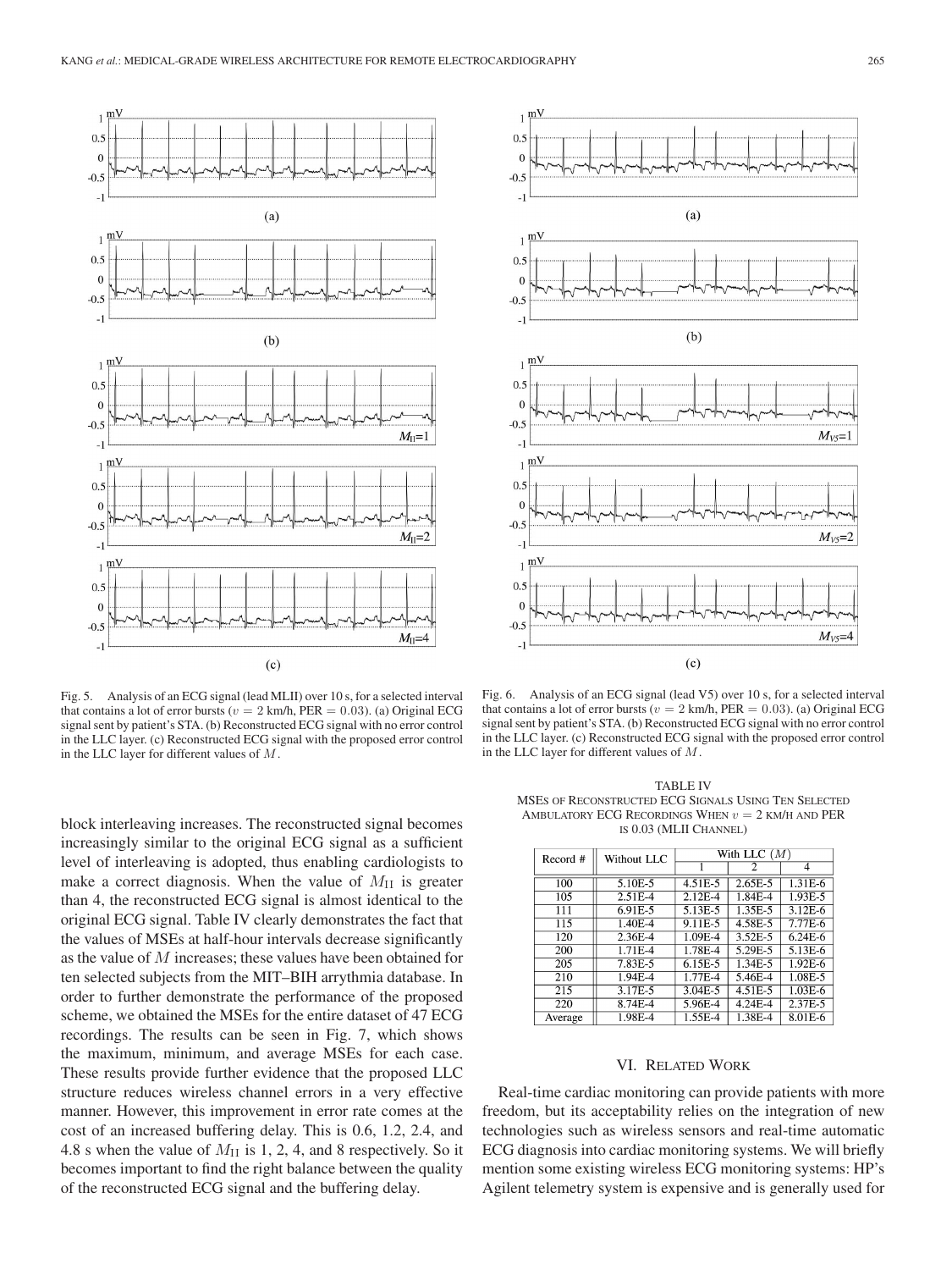

Fig. 7. MSEs with and without the proposed LLC layer, for the entire dataset of 47 ECG recordings. The maximum, minimum, and average MSEs are shown in each case.

multi-patient hospital applications [27]. In this system, patients must stay in hospital for cardiac surveillance.

Braecklein *et al.* [28] implemented a telecardiological monitoring system in which ECG signals are collected and analyzed by wireless ECG sensors. Detected cardiac events are automatically transmitted to the local base station, from whence they travel via a modem and dedicated telephone line to an Internetbased electronic health record (EHR) where the ECG data and event markers are stored. Authorized staff have access to the EHR to read the patient's files. It can transmit a 1-lead ECG signal sampled at 500 Hz and provide real-time transmission of an ECG signal.

A new Australian mobile-phone-based medical diagnostic system called  $\mathcal{B}$  LifeMedic $\bar{\ }$  has been used to give medical services to the survivors in the region of Banda Aceh, Indonesia, devastated by the tsunami of January 2005 [29]. LifeMedic, which was developed by a Brisbane-based company, can deliver patient care in a hospital or at a remote location. Patient data, both signals and images, are provided respectively by medical sensors (ECG electrodes) and digital cameras, and then transmitted to an information center over a satellite communication system. This enables local physicians to send photographs of medical records and pictures of wounds back to Australia for a quick diagnosis.

Some other wireless monitoring systems [30], [31] have similar architectures and functions for cardiac monitoring. The general requirements and analysis of wireless patient monitoring using WLANs are presented in [8]. This includes the use of WLANs for patient monitoring in several different scenarios, requirements analysis, and design of architectures. Also, Zhou *et al.* [32] focused on the network communication techniques used by a remote surveillance platform for real-time reliable cardiac monitoring.

#### VII. CONCLUSION

Pairing a healthcare application with a wireless transport requires a thorough understanding of both the applications and the detailed functions and capabilities of the wireless technology in the context of the environment in which it will be deployed. We have proposed an architecture for enhancing the QoS of wireless ECG transmission. The basis of our approach is to split the MAC layer into MAC and LLC layers. The new MAC layer uses the IEEE 802.11 PCF mode to achieve deterministic packet

delivery, and the LLC layer uses RS-based error control with block interleaving to achieve high reliability. By means of simulations using data from the MIT–BIH database, we have shown how the proposed architecture can improve wireless network performance to the extent necessary to support a telecardiology application.

# ACKNOWLEDGMENT

The authors would like to thank J. Goldman, MD (Massachusetts General Hospital) and R. Hampton for their valuable suggestions on making our communication more accessible to the medical community. K.-J. Park is the corresponding author.

#### **REFERENCES**

- [1] U. Varshney, *Pervasive Healthcare Computing—EMR/EHR, Wireless and Health Monitoring*. New York: Springer, 2009.
- [2] S. Scalvini, G. Martinelli, D. Baratti, D. Domenighini, M. Benigno, L. Paletta, E. Zanelli, and A. Giordano, "Telecardiology: One-lead electrocardiogram monitoring and nurse triage in chronic heart failure," *J. Telemedicine Telecare*, vol. 11, Suppl. 1, pp. 18–20, Jul. 2005.
- [3] Á. Alesanco and J. García, "Automatic real-time ECG coding methodology guaranteeing signal interpretation quality," *IEEE Trans. Biomed. Eng.*, vol. 55, no. 11, pp. 2519–2527, Nov. 2008.
- [4] Á. Alesanco and J. García, "Clinical assessment of wireless ecg transmission in real-time cardiac telemonitoring," *IEEE Trans. Inf. Technol. Biomed.*, vol. 14, no. 5, pp. 1144–1152, Sep. 2010.
- [5] S. D. Baker, S. W. King, and J. P. Welch, "Performance measures of ISMband and conventional telemetry," *IEEE Eng. Med. Biol. Mag.*, vol. 23, no. 3, pp. 27–36, May/Jun. 2004.
- [6] N. Golmie, D. Cypher, and O. Rebala, "Performance analysis of lowrate wireless technologies for medical applications," *Comput. Commun.*, vol. 28, no. 10, pp. 1266–1275, Jun. 2005.
- [7] D. Cypher, N. Chevrollier, N. Montavont, and N. Golmie, "Prevailing over wires in healthcare environments: Benefits and challenges," *IEEE Commun. Mag.*, vol. 44, no. 4, pp. 56–63, Apr. 2006.
- [8] U. Varshney, "Patient monitoring using infrastructure-oriented wireless LANs," *Int. J. Electron. Healthcare*, vol. 2, no. 2, pp. 149–163, 2006.
- [9] S. D. Baker and D. H. Hoglund, "Medical-grade, mission-critical wireless networks," *IEEE Eng. Med. Biol. Mag.*, vol. 27, no. 2, pp. 86–95, Mar./Apr. 2008.
- [10] K.-J. Park, D. M. Shrestha, Y.-B. Ko, N. H. Vaidya, and L. Sha, "IEEE 802.11 WLAN for medical-grade QoS," in *Proc. ACM Int. Workshop Med.-Grade Wireless Netw.*, May18, 2009, pp. 21–26.
- [11] U. Varshney, "Managing wireless health monitoring for patients with disabilities," *IT Professional*, vol. 8, no. 6, pp. 12–16, 2006.
- [12] S. Mangold, S. Choi, G. R. Hiertz, O. Klein, and B. Walke, "Analysis of IEEE 802.11e for QoS Support in Wireless LANs," *IEEE Wireless Commun.*, vol. 10, no. 6, pp. 40–50, Dec. 2003.
- [13] G. B. Moody and R. G. Mark, "The MIT–BIH arrhythmia database on CD-ROM and software for use with it," *Comput. Cardiol.*, vol. 17, pp. 185– 188, 1990.
- [14] G. B. Moody and R. G. Mark, "The impact of the MIT-BIH arrhythmia database," *IEEE Eng. Med. Biol. Mag.*, vol. 20, no. 3, pp. 45–50, 2001.
- [15] E. Alexandre, A. Pena, and M. Sobreira, "On the use of 2-D coding techniques for ECG signals," *IEEE Trans. Inf. Technol. Biomed.*, vol. 10, no. 4, pp. 809–811, Oct. 2006.
- [16] H.-H. Chou, Y.-J. Chen, Y.-C. Shiau, and Te-s. Kuo, "An effective and efficient compression algorithm for ECG signals with irregular periods," *IEEE Trans. Biomed. Eng.*, vol. 53, no. 6, pp. 1198–1205, Jun. 2006.
- [17] A. S. Al-Fahoum, "Quality assessment of ECG compression techniques using a wavelet-based diagnostic measure," *IEEE Trans. Inf. Technol. Biomed.*, vol. 10, no. 1, pp. 182–191, Jan. 2006.
- [18] J.-J. Wei, C.-J. Chang, N.-K. Chou, and G.-J. Jan, "ECG data compression using truncated singular value decomposition," *IEEE Trans. Inf. Technol. Biomed.*, vol. 5, no. 4, pp. 290–299, Dec. 2001.
- [19] K. Kang, "Probabilistic analysis of data interleaving for Reed–Solomon coding in BCMCS," *IEEE Trans. Wireless Commun.*, vol. 7, no. 10, pp. 3878–3888, Oct. 2008.
- [20] W. J. Ebel and W. H. Tranter, "The performance of Reed–Solomon codes on a bursty-noise channel," *IEEE Trans. Commun.*, vol. 43, no. 2/3/4, pp. 298–306, 1995.